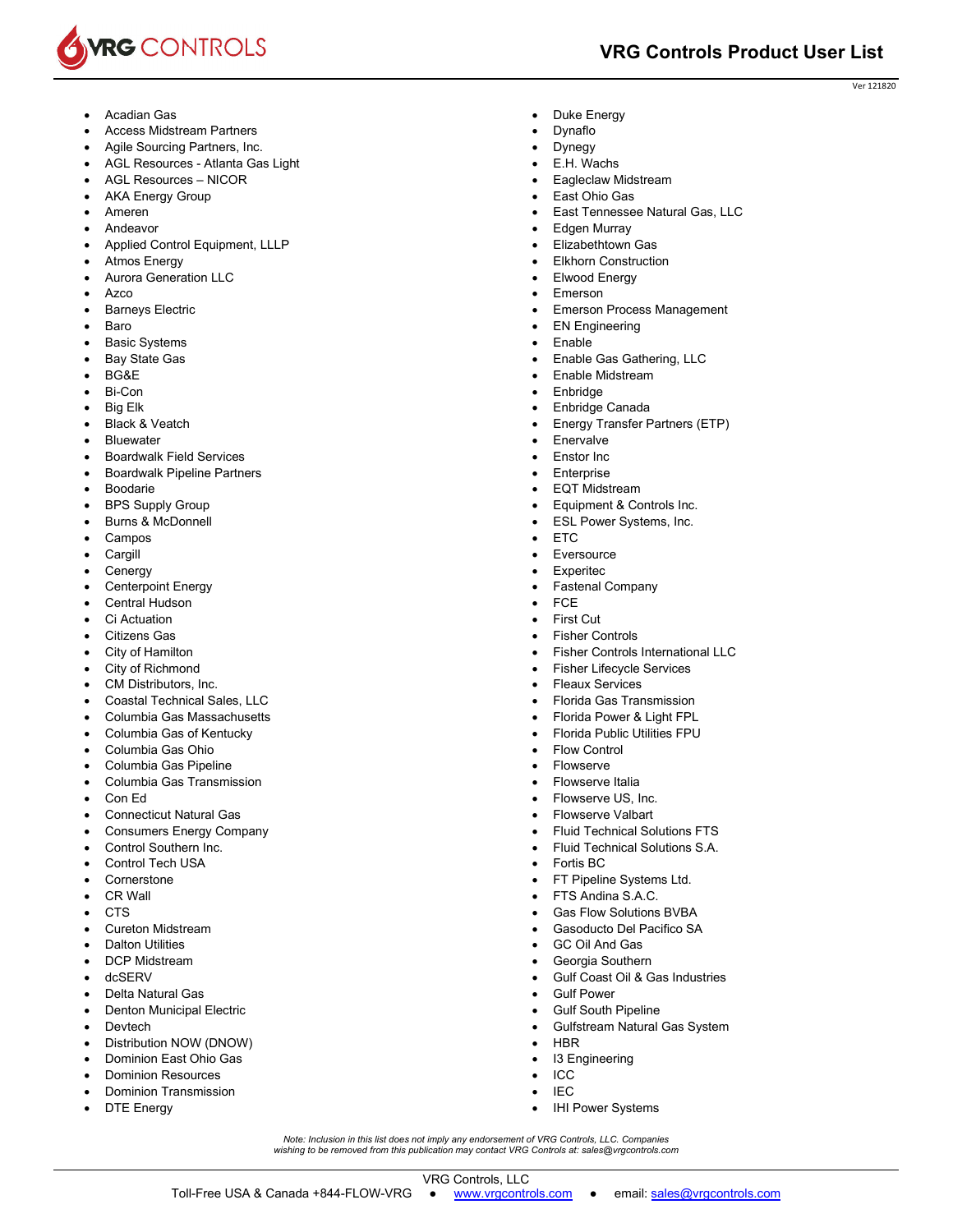

- IMAC Systems Inc
- Industrial Controls & Equipment
- Industrial Instrument Company
- Instrument & Valve Services
- Integrys
- IPS Industrial Procurement Services
- Iroquois Gas Pipeline
- Jackson Power
- Jakoby-Cor
- John H Carter
- Kahuna Ventures (Km)
- Kern River Gas Transmission
- Key Controls
- Kinder Morgan
- LA Valve Source
- Lakeside Process Controls
- Legacy Measurement Solutions
- Liberty Utilities
- Lincoln Generating
- Lockwood International
- Louisiana Valve Source
- Louisville Gas & Electric (LG&E)
- LS Power
- LTD Fabrication
- Manitoba Hydro
- Marathon Pipeline
- Markwest
- Massachusetts Power
- McJunkin Redman Corporation (MRC)
- Meritage Midstream
- Merrimac Industrial Sales
- Meter, Valve & Control
- Michigan Consolidated Gas (MICHCON)
- Michigan Gas Utilities Corp.(MGU)
- Mid States Supply
- Midcoast
- Midwest Valve Services
- Minnegasco
- Minnesota Energy Resources (MERC)
- MMR Constructors
- Mojave Pipeline Operating
- Momentum Midstream
- Montana-Dakota Utilities (MDU)
- Natgasoline
- National Fuel Gas
- National Gas
- National Grid UK
- National Grid USA
- Net Mexico Pipeline
- New England Controls
- New Jersey Natural Gas
- NICOR Gas
- **NiSource**
- Nooney Controls
- Northern Indiana Public Service Company (NIPSCO)
- Northern Natural Gas
- Northern Utilities
- Norwich Public Utilities
- Nstar Gas
- Occidental Petroleum
- Oil & Gas Industries
- Oil City Valve
- Old Dominion Controls LLC
- Oneok
- ORI srl
- P2P Energy Solutions
- PAA Natural Gas Storage
- Pacific Gas & Electric (PG&E)
- Paiute Pipeline Company
- Panhandle Eastern Pipeline (PEPL)
- Patton Myhre
- Peoples Gas
- Piedmont Natural Gas
- Pine Prairie Gas Storage
- Pioneer Measurement & Controls
- Pipeline Equipment, Inc.
- Pipeline Measurement
- Powell Controls
- Powerflo Solutions Pty Ltd
- Proconex
- Pro-Quip
- ProTech Sales USA Corp
- Provalve Limited
- Public Service Electric & Gas (PSE&G)
- Puffer Sweiven
- QEP Resources
- Quarter Turn Resources
- Questar Gas
- R&B Automation
- Rayson Company
- RE Mason Company
- Rencor Controls
- Rice Energy
- Richmond Public Utilities
- RMS Controls

*Note: Inclusion in this list does not imply any endorsement of VRG Controls, LLC. Companies wishing to be removed from this publication may contact VRG Controls at: sales@vrgcontrols.com* 

VRG Controls, LLC Toll-Free USA & Canada +844-FLOW-VRG ● www.vrgcontrols.com ● email: sales@vrgcontrols.com

Rochester Gas & Electric (RG&E)

Sagebrush Pipeline Equipment

Scotia Gas Networks (SGN) UK

San Diego Gas & Electric (SDG&E)

 Sempra Utilities (Southern California Gas) SESH Southest Suppluer Header

South Carolina Electric & Gas (SCE&G)

Southern Indiana Gas & Electric (SIGECO)

 Southern California Gas Company Southern Connecticut Gas (SCG)

• Southern Star Central Gas Pipeline

 Rockford Generation Center Rocky Point Claims, LLC

> Rotork Controls Inc. RS Stover Sabal Trail Pipeline

Samson Taiwan

Score Automation

 Setpoint Controls Slater Controls Snam Italy Socal Gas Soffa Electric Inc.

 South Cross Energy South Jersey Gas

Southern Gas Networks

**SECO** Sempra Energy

Sonat